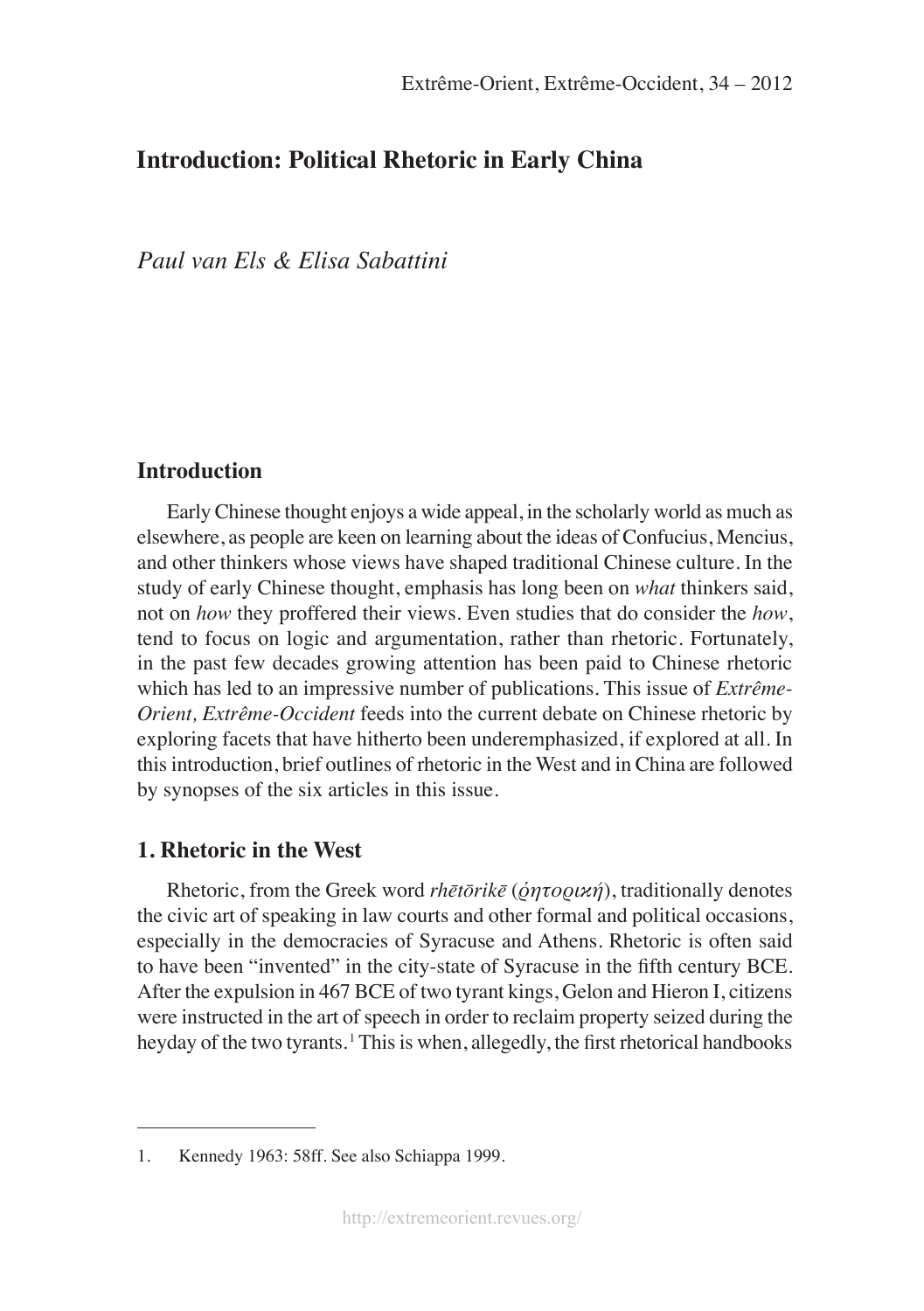were composed.<sup>2</sup> The democracy of Athens inherited the Syracusian teaching of rhetoric. In Athens, citizens were part of the penal courts. Those who took it upon themselves to accuse or defend a suspect, delivered a public speech in order to convince the jury, which was also made up of citizens. An extensive technical vocabulary and refined techniques were required in order to polish one's argument, arrangement, style, and delivery for persuading the jury. In Syracuse and Athens, the first attempts were made to describe features of a persuasive speech and to teach people how to plan and deliver one. From then on, the study of rhetoric gradually became a regular part of the formal education of young men, and it pervaded not only debate in law courts, where it was born, but also in other activities, such as the literary production of poetry and prose.

At the risk of oversimplifying, three kinds of rhetoric can be discerned in the West, at least according to Chaïm Perelman: ancient rhetoric, classical rhetoric, and new rhetoric.3

Ancient rhetoric refers to rhetorical theories developed and practiced in ancient Greece and the Roman world. Important representatives include Aristotle (384-322 BCE), Cicero (106-143 BCE), and Quintilianus (*ca* 35-100 CE). Aristotle, the great theoretician of rhetoric, famously identified three kinds of persuasive speech (political, legal, ceremonial) and three ways in which persuasion is accomplished (*ethos*, *pathos*, *logos*). Cicero, the great practitioner of rhetoric, emphasized the importance of various forms of appeal in oratory, and stressed that orators must be knowledgeable not just about specific cases of argumentation, but about all areas of human life and culture. Quintilianus, the great teacher of rhetoric, formalized rhetorical training.

Classical rhetoric, as understood by Perelman, started in the sixteenth century with Pierre de La Ramée (1515-1572), who rejected many aspects of ancient rhetorical argumentation, except for elocution (the study of the ornate style). His friend Omer Talon (*ca* 1510-1562) was responsible for the first book dedicated exclusively to rhetorical figures (ornate style). Perelman associates the death of ancient rhetoric and the birth of classical rhetoric with these two men. From the mid-sixteenth century to the mid-twentieth century, rhetoric was mostly confined to the study of stylistic devices, such as metaphors. This identification of rhetoric with style is often considered a limitation of the discipline of rhetoric as understood and taught in antiquity, where rhetoric was thought to cover much

<sup>2.</sup> According to Cicero (*Brutus*: 46-48), Aristotle identifies the "inventors" of rhetoric as two logographers (speechwriters) named Corax and Tisias, who taught citizens the art of speech in order to reclaim expropriated property, and later composed the first rhetorical handbooks.

<sup>3.</sup> Perelman 1977: 18-25.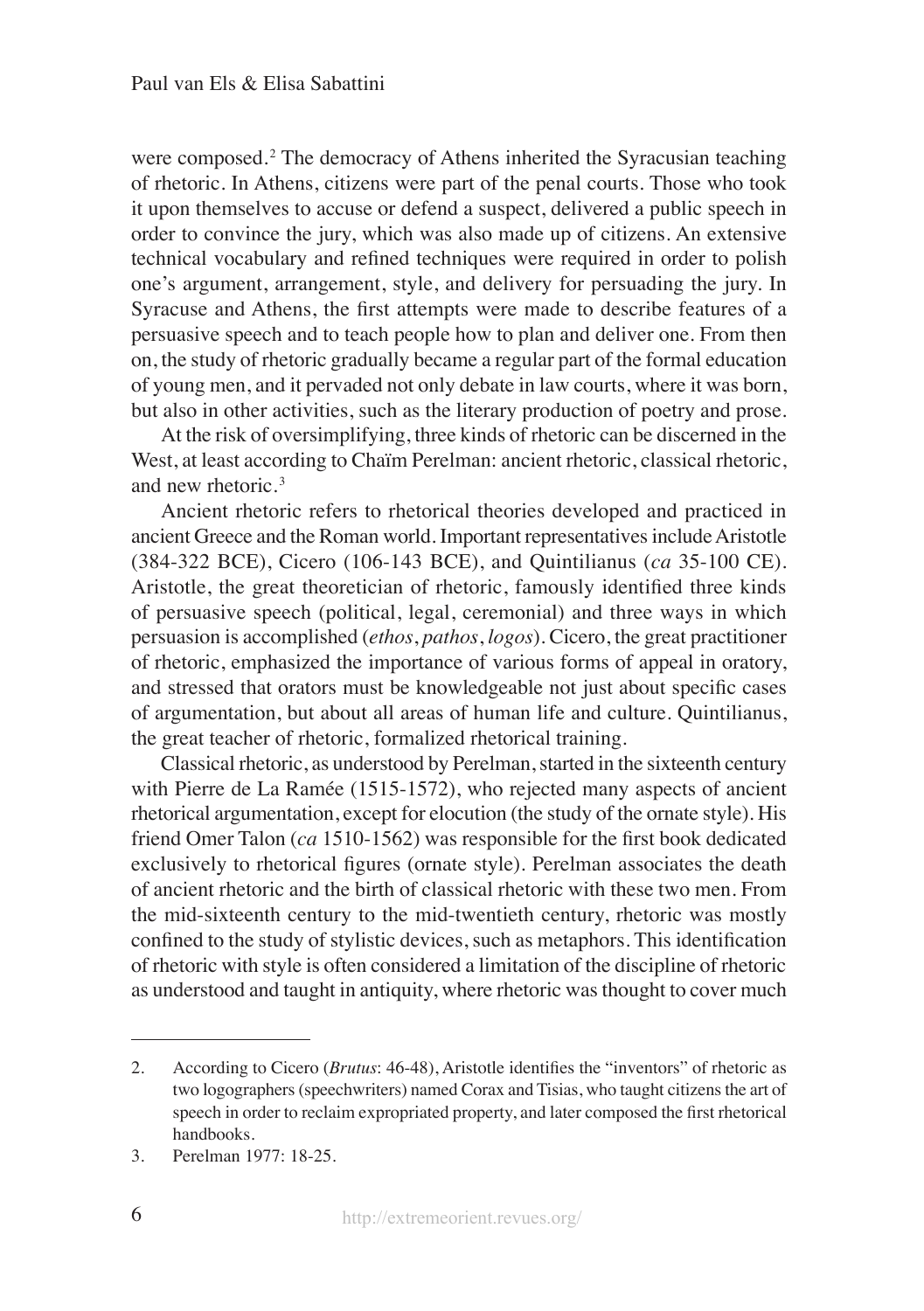more than just style. Classical rhetoric is hence seen by Perelman as a pale shadow of ancient rhetoric, and Kennedy likewise defines it as "secondary" rhetoric.4

New rhetoric gradually came about through the works of Burke, Perelman, and others, from the 1950s and particularly the 1970s onwards.<sup>5</sup> It goes back to ancient rhetoric, but its audience has grown. Whereas ancient rhetoric was devised to persuade a group of people in the presence of the speaker, in new rhetoric the audience can range from one person (an internal monologue) to mankind at large. In addition, new rhetoric does not limit persuasion to speech or writing, but also considers other forms of communication. The general idea is that there is no such thing as a non-rhetorical discourse. Rather, rhetoric is that quality in discourse by which agents (speakers, writers, and so on) seek to persuade (or convince, seduce, mesmerize, and so on) their audience. Hence, using Kennedy's words, in "speaking, writing, hearing, and reading, we are better off if we understand the process" of rhetoric.<sup>6</sup>

### **2. Rhetoric in China**

Traditionally, the study of rhetoric in the West did not concern itself with non-Western forms of rhetoric. Scholars who did look beyond the geographical boundaries of their field faced severe obstacles, such as the language barrier, as they relied on available translations. Their studies are naturally hampered by the limited number of translated texts, where the quality of the translation may have left something to be desired.<sup>7</sup> Fortunately, the situation has gradually improved in the last century, particularly during the last few decades.

For Chinese rhetoric, pioneering studies include Crump and Dreher's short papers "Peripatetic Rhetors of the Warring Kingdoms" and "Pre-Han Persuasion" from the early 1950s. These have been followed by a steady flow of books and articles from the 1960s all the way to the present day. Underlying most of these publications appears to be a desire to explore other forms of rhetoric, or to counterbalance the perceived Western monopoly of rhetoric. In recent years a more pragmatic motivation for studying Chinese rhetoric has arisen, as teachers in the West are increasingly exposed to students from different rhetorical traditions. This led to a special issue of the journal *College English* 

<sup>4.</sup> Kennedy 1984: 3.

<sup>5.</sup> Burke 1950 and 1967; Perelman and Olbrechts-Tyteca 1969.

<sup>6.</sup> Kennedy 1994: 10.

<sup>7.</sup> Lu & Frank 1993: 447-449, discuss problems due to a dependency on translation in the study of Chinese rhetoric.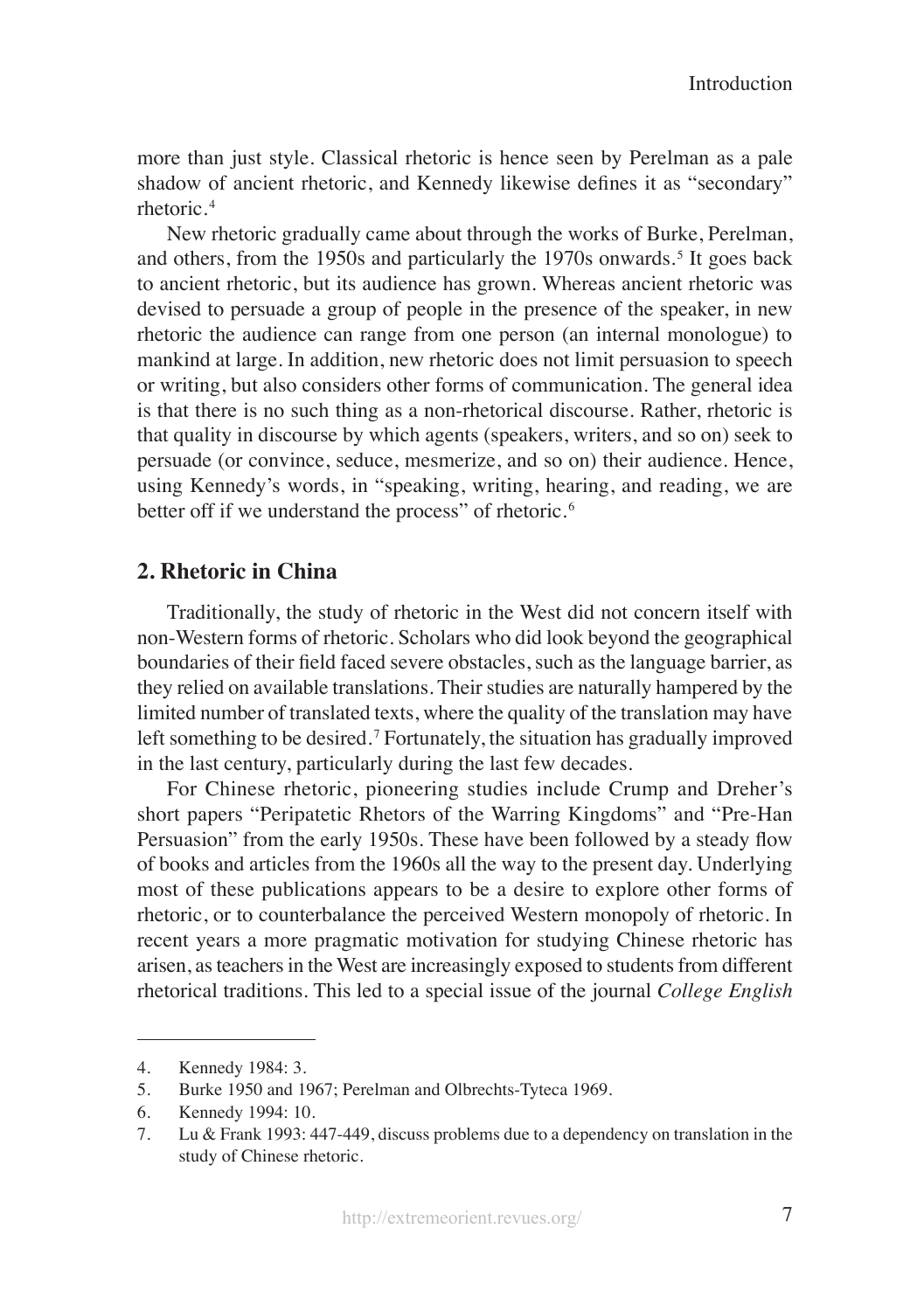(March 2010) and to Kirkpatrick and Xu's book *Chinese Rhetoric and Writing: An Introduction for Language Teachers* (2012).

Questions pervading publications on Chinese rhetoric include: What is Chinese rhetoric? Where do we find it? How does it correspond to, or differ from, rhetoric in the West? Answers to these questions vary, depending on the chosen approach. Let us look at a few influential approaches.

One way to study Chinese rhetoric is to select Greek rhetorical figures and show examples of their use in Chinese literature, as Unger does in his *Rhetorik des klassischen Chinesisch*. Offering Chinese examples for a plethora of Greek rhetorical figures—such as *anaphora*, *ellipsis*, and *chiasmus*—Unger shows that Chinese writers were perfectly capable of using such figures. Still, despite its obvious merits, Unger's approach is not without problems. For instance, a Greek rhetorical figure may be successfully identified in a Chinese text, but that still does not mean it was "applied consistently and deliberately" by Chinese writers.<sup>8</sup> Moreover, in some cases it takes a rather liberal translation or subjective interpretation of a Chinese passage to make it correspond to a Greek rhetorical figure. For example, Unger uses the saying "the grace of a woman is boundless, the rancor of a wife knows no end" to show that synonyms were used to avoid repetition of words. <sup>9</sup> However, the words "woman" (*nü*) and "wife" (*fu*) in this saying are not used merely for variation, but as references to different types of females (unmarried *vs* married).10 This leads to a more fundamental problem of the approach, namely that it analyzes the Chinese situation through the lens of Greek rhetoric, which inevitably involves some amount of fitting square blocks into round holes. Through the Greek prism, with its well-defined understanding of rhetoric, any non-Western type likely falls short, much in the same way that the ancient Greeks and Romans may not pass if Chinese forms of rhetoric were to be used as a yard stick.<sup>11</sup>

In full recognition of these difficulties, several scholars, including Oliver and Garrett, emphasize the importance of examining the Chinese rhetorical tradition in its own terms.12 Taking this advice to heart, a number of studies have appeared focusing on technical vocabulary used in early Chinese disputation, such as *bian* 

<sup>8.</sup> Harbsmeier 1999: 121.

<sup>9.</sup> Unger 1994: 25. He identifies this variation of words as "metaphrase" *μετάφρασις*.

<sup>10.</sup> This was noted by Harbsmeier 1999: 122.

<sup>11.</sup> This problem also occurs more generally in the study of philosophy, where non-Western philosophies are analyzed from the viewpoint of traditions that developed in the West. See Defoort 2001 on the question whether or not there exists something like a Chinese philosophy.

<sup>12.</sup> Oliver 1971: 261; Garrett 1993.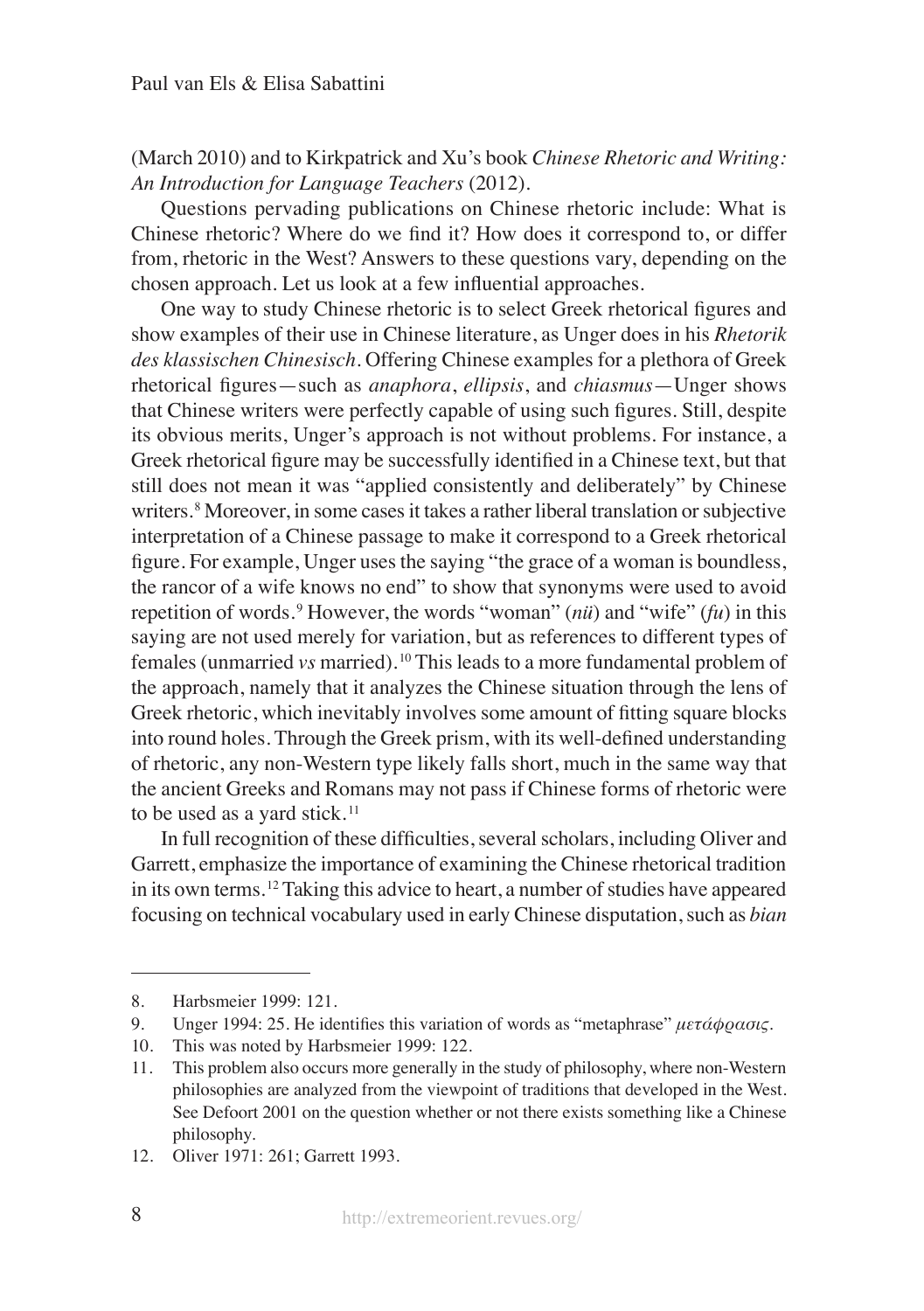"dispute, debate," *shui* "discuss, persuade," and *shuo* "argue, explain."13 The studies show that Chinese contemporaries of the ancient Greeks not only used rhetorical strategies, but discussed them at a meta-level with a highly developed technical vocabulary. Regrettably, while these meta-discussions throve in the Warring States period, they seem to have ceased as soon as the First Emperor unified these states under the Qin dynasty, which will be grist to the mill of those who maintain that China's rhetorical tradition pales in comparison to that of the West.

The practice of disputation in China may have been relatively short-lived, but China does have a tradition of writing that goes back several thousand years. Most if not all written texts, such as contemplations by thinkers or petitions by ministers, are aimed at persuading the reader and hence involve rhetoric. Not surprisingly, China has a long tradition of reflections, remarks, and comments on rhetoric in writing. A famous early example is *The Literary Mind and the Carving of Dragons* (*Wenxin diaolong*) by Liu Xie (*ca* 467-522) which, among others, recognizes "metaphor" (*bi*) and "allegory" (*xing*) in other texts.14 Incidentally his book also contains several mentions of "ornate use of words" (*xiuci*), the term that now translates "rhetoric" in China. *Rules of Writing* (*Wenze*) by Chen Kui (1128-1203) examines rhetorical devices used in various early Chinese texts, and is generally considered to be the first systematic account of Chinese rhetoric.15 Chen's work was followed by many other books on the topic, such as *A Guide to Composition* (*Wenzhang zhinan*) edited by Gui Youguang (1506- 1571). 16 This tradition fully matured in the early twentieth century, when rhetoric in China became a recognized branch of learning. Chinese scholars started studying Western works of rhetoric and compiling inventories of rhetoric Chinese style. This led to hundreds of monographs, such as Zheng Dian and Tan Quanji's *A Compendium of Reference Materials for Ancient Chinese Rhetoric*  (*Gu Hanyu xiucixue ziliao huibian*); to monthly academic journals, such as *Studying Rhetoric* (*Xiuci xuexi*); to academic centers for the study of rhetoric, for instance at Fudan University in Shanghai; and to a national association and several regional and provincial organizations for the discipline.<sup>17</sup> Scholars such as Liu Yameng elaborate on this long history of rhetorical reflections to show that it is easily as rich and diverse as that of the West.18 One problem with this approach is that all the sources under discussion (*e.g. The Rules of Writing*,

<sup>13.</sup> Garrett 1993, Kirkpatrick 1995, Lu 1998.

<sup>14.</sup> For a study of the rhetoric in this book, see Cai 2001.

<sup>15.</sup> Kirkpatrick 2005.

<sup>16.</sup> For a discussion of relevant books on rhetoric in China, see Liu 1996.

<sup>17.</sup> Kao 1993: 143.

<sup>18.</sup> Liu 1996.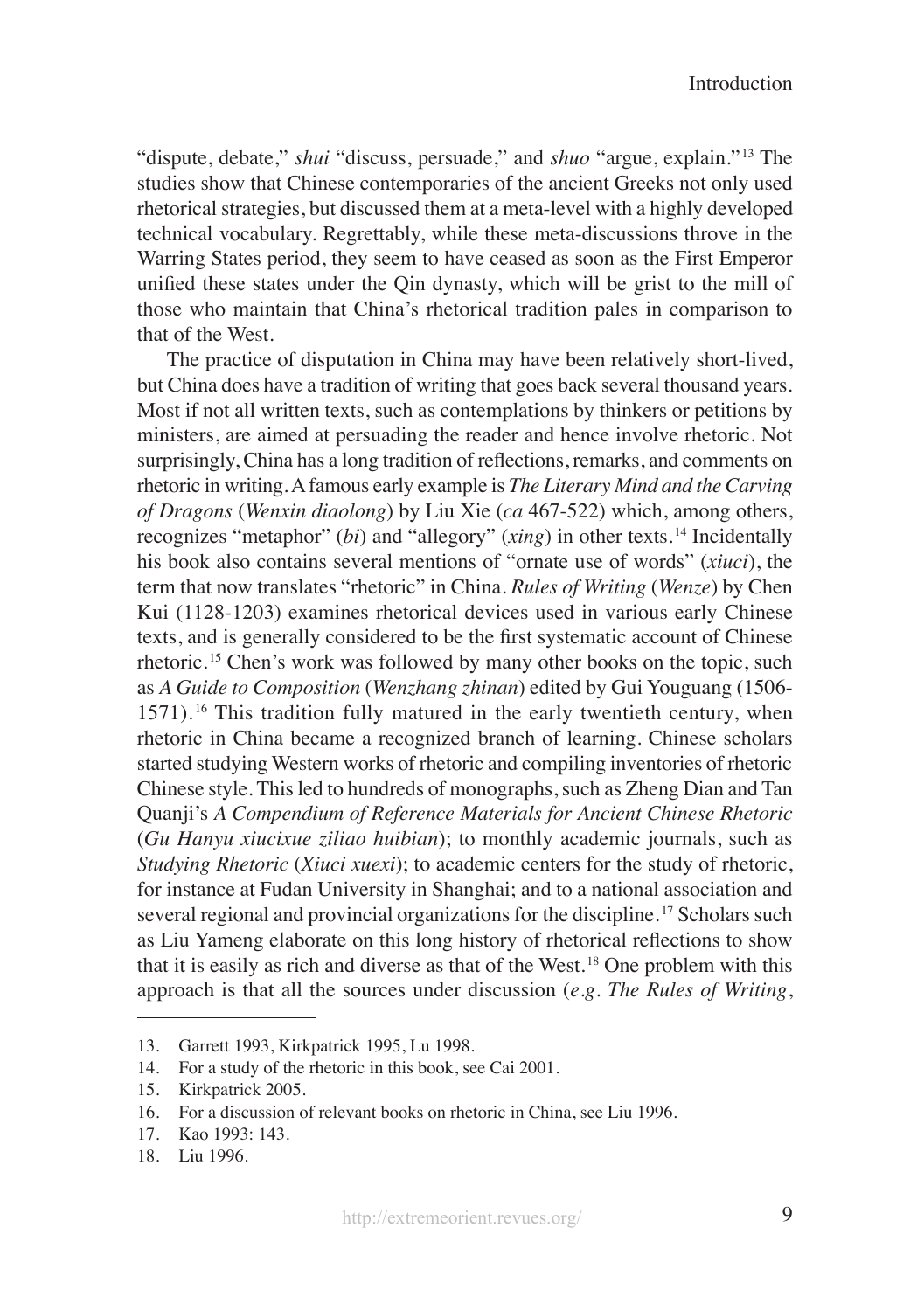*A Guide to Composition*) deal with writing. This is at odds with Western rhetoric which since its inception has focused on the spoken word. This has led to a view that Chinese narrowly limit rhetoric to stylistic devices in writing, perhaps not unlike de La Ramée, Talon, and other proponents of "secondary" rhetoric in the West. An interesting study by Wu Hui shows how Chinese students in the late nineteenth and early twentieth centuries first encountered Western rhetoric when they studied in Japan, where terms such as *xiuci* ("ornate use of words") were used to translate *rhetoric*. 19 Given that *xiuci* is traditionally associated with the written word, it is no wonder that Chinese scholars in the past century came to develop an understanding of rhetoric that differs markedly from that in the Western world.

## **3. Rhetoric in Early China**

Our goals in this issue of *Extrême-Orient, Extrême-Occident* are modest. We are not striving to find counterparts for Greek rhetorical figures in China, nor do we expect to lay bare a rich Chinese tradition of theorizing about rhetoric. Instead, we take rhetoric in its broad definition as a tool to inform, persuade, or motivate particular audiences, as we examine how this tool is discussed and employed in early Chinese texts. Through close reading of textual passages from the Warring States period to the Former Han dynasty (roughly the first five centuries BCE) we explore methods or means of persuasion, such as "alienating rhetoric," "rhetoric of treason," or the rhetorical use of anecdotes—forms of rhetoric that are not necessarily congruous with Western rhetorical figures. In this way we hope to show how the masters of early China found unique ways of winning others to their views.

The first two papers analyze the difficulties and dangers of political persuasion in early China. While influential thinkers such as Confucius tried to subjugate discourse to an ethical code and to certify a strict and appropriate relationship between words and deeds, they could not prevent the increasing intellectual and political influence of a new class of orators who, stripped of any moral attachment, consider persuasion from a purely strategic perspective. In the first paper, Albert Galvany shows the essential dynamics of the rhetorical techniques they use, as well as some of the most relevant attempts to neutralize and evade the persuasive capacity of orators, diplomats and counsellors. The latter indicates that game of political persuasion in early China was highly risky and often deadly. This is the topic of the next paper, by Romain Graziani, who identifies and evaluates contrasting attitudes among persuaders, ranging from

<sup>19.</sup> Wu 2009.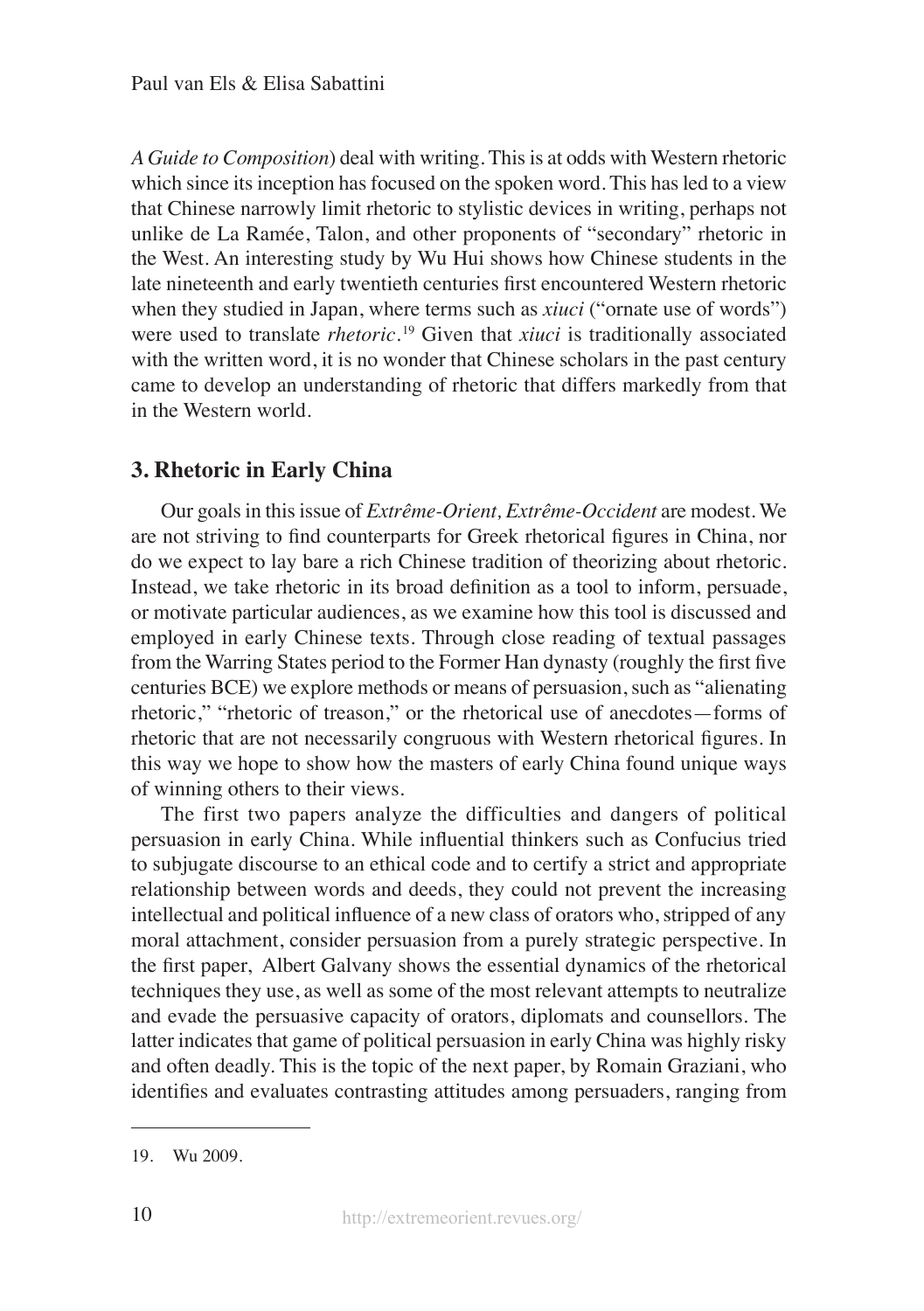Introduction

cognitive optimism to moral pessimism, regarding the capacity of language to convince and influence the listener or improve his moral behavior.

The next two articles deal with overt and covert rhetoric aimed at specific rulers and the ruling elites at large. One of the most overt (and absurd) forms of rhetoric in early China can be found in *The Book of Lord Shang*  (*Shangjunshu*) by Shang Yang (d. 338 BCE) and his disciples. That book at times adopts a radically alienating rhetoric, attacking ideas and values that were overwhelmingly respected by members of the educated elite. Several chapters deride fundamental moral norms, such as benevolence, righteousness, filiality, fraternal duty, trustworthiness, and honesty; they call for establishing a regime in which "scoundrels rule the good"; and they advocate military victory by performing "whatever the enemy is ashamed of." In the third paper, Yuri Pines argues that the peculiar rhetoric and abusive language might have been designed so as to strengthen Shang Yang's image as a daring and innovative thinker. An apposite example of covert rhetoric can be found in *Records of the Historian*  (*Shiji*). In some passages of that book, the historian discusses aspects related to the rule of a sage. All aspects he mentions are related to measures taken by the contemporary ruler, Emperor Wu of the Han dynasty (r. 141-87 BCE), thus implying that this emperor could scarcely be regarded as a sage ruler. Moreover, in these passages he even addresses later sages as his expected readers. This address to later sages has a parallel in an earlier text, *The Gongyang Commentary*  (*Gongyang zhuan*), in a context that can be characterized as "inevitable treason." By alluding to such "treasonous" rhetoric, Schaab-Hanke argues in the fourth paper, the author of *Records of the Historian* incurred the risk of being charged with high treason.

The last two articles describe the use of historical anecdotes and political slogans as rhetorical tools. Early Chinese argumentative texts are full of historical anecdotes. These short accounts of events in Chinese history enhance the appeal of the text, but they also have an important rhetorical function in helping the reader understand, accept, and remember the arguments propounded in the text. The fifth paper examines the rhetorical function of historical anecdotes in two argumentative texts of the Western Han dynasty (202 BCE-9 CE): *Han's Illustrations of the Odes for Outsiders* (*Han shi waizhuan*) and *The Master of Huainan* (*Huainanzi*). These two texts found creative use for anecdotes, namely as illustrations of quotations from canonical sources. Through case studies of several combinations of anecdotes and quotations, the paper argues that the combinations serve to present the creators of these texts as beacons of knowledge with profound understanding of historical events and canonical literature, and with the necessary skills to fruitfully combine the two. The final paper focuses on the rhetorical expression "people as root" (*min ben*) in *New Writings* (*Xin*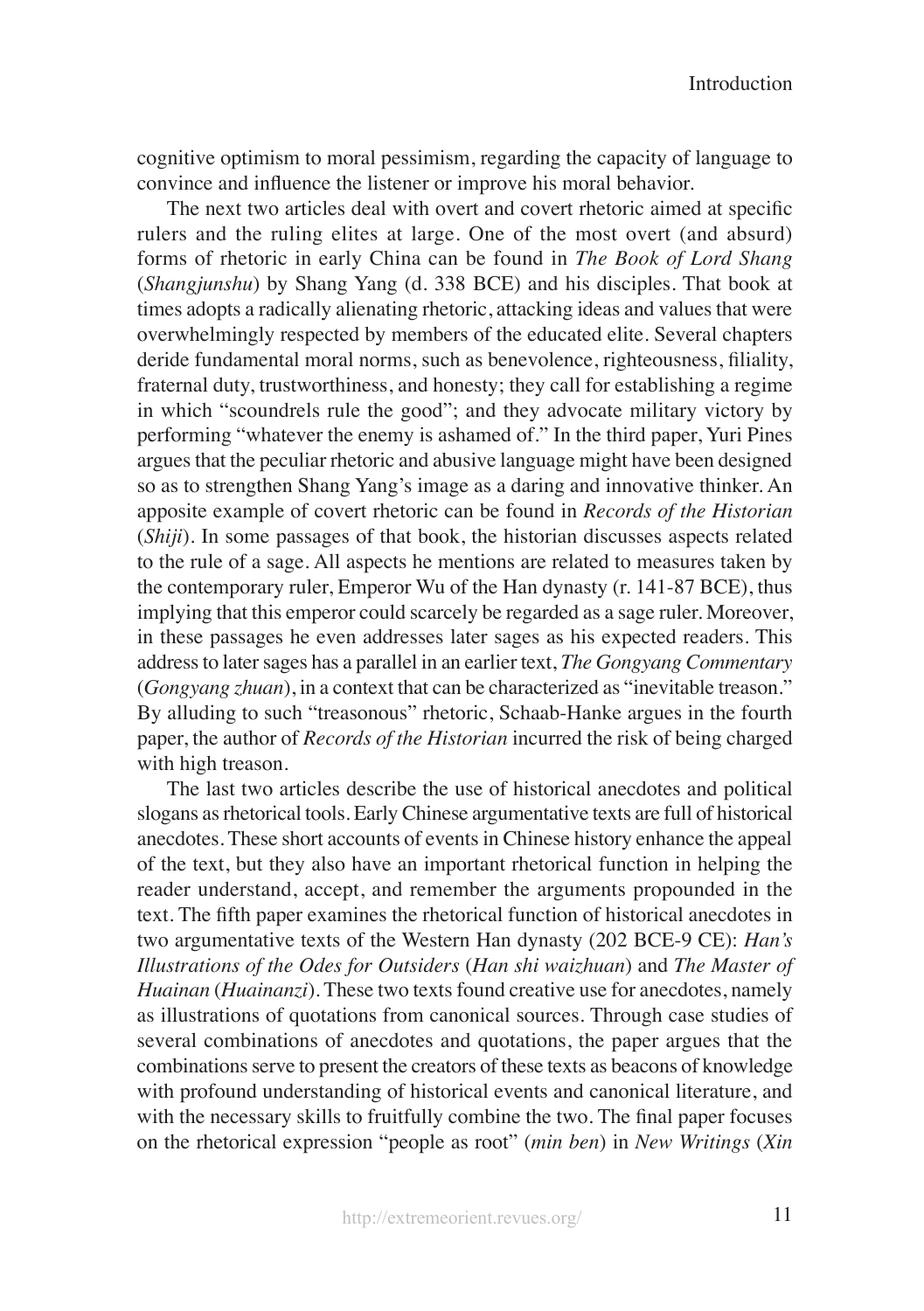*shu*) ascribed to Jia Yi, a young prodigy active at the court of Emperor Wen (r. 179-157 BCE). The paper shows that in *New Writings* the appeal to the people is due to its emotive connotation rather than signifying a concrete set of people-oriented policies. Here the term "people" becomes an instrument used to reassess the young Han imperial interests. The expression "people as root" is thus part of the strategy of Jia Yi's political persuasion.

### **Bibliography**

- Bischoff, Friedrich Alexander (1976). *Interpreting the fu: A Study in Chinese Literary Rhetoric*. Wiesbaden, Franz Steiner Verlag.
- Burke, Kenneth (1950). *A Rhetoric of Motives*. New York, Prentice-Hall.
- Burke, Kenneth (1951). "Rhetoric-Old and New." *The Journal of General Education*, no. 5.3: 202-209.
- Cai, Zong-Qi (ed.) (2001). *A Chinese Literary Mind: Culture, Creativity, and Rhetoric in* Wenxin diaolong. Stanford, Stanford University Press.
- Crump, James (1964). *Intrigues of the Warring States: Studies of the Chan-kuo Ts'e*. Ann Arbor, University of Michigan Press.
- Crump, James (1998). *Legends of the Warring States: Persuasions, Romances, and Stories from Chan-kuo Ts'e*. Ann Arbor, The University of Michigan Center for Chinese Studies.

Crump, James and Dreher, John (1951). "Peripatetic Rhetors of the Warring Kingdoms." *Central States Speech Journal*, no. 2: 15-17.

- Dance, Frank (1981). "The Tao of Speech." *Central States Speech Journal*, no. 32: 207-211.
- Defoort, Carine (2000). "Review of Xing Lu's *Rhetoric in Ancient China, Fifth to Third Century BCE—A Comparison with Greek Rhetoric* (Columbia, SC: University of South Carolina Press, 1998)." *The Journal of Asian Studies*, no. 59.3: 709-710.
- Defoort, Carine (2001). "Is there such a thing as Chinese philosophy? Arguments of an implicit debate." *Philosophy East and West*, no. 51.3: 393-413.
- Dreher, John and Crump, James (1952). "Pre-Han persuasion: the Legalist School." *Central States Speech Journal*, no. 3: 10-14.
- GARRETT, Mary (1993). "Classical Chinese Rhetorical Conceptions of Argumentation and Persuasion." *Argumentation & Advocacy*, no. 29.3: 105-115.
- GARRETT, Mary (1993). "Pathos reconsidered from the Perspective of Classical Chinese Rhetorical Theories." *Quarterly Journal of Speech*, no. 79: 13-39.
- Harbsmeier, Christopher (1999). "Chinese Rhetoric.," *T'oung Pao*, no. 85: 114-126.
- Jensen, Vernon (1987). "Rhetoric of East Asia: A Bibliography." *Rhetoric Society Quarterly*, no. 17: 213-231.
- Jensen, Vernon (1987). "Rhetorical Emphases of Taoism." *Rhetorica*, no. 5.3: 219-229.
- Jensen, Vernon (1992). "Values and Practices in Asian Argumentation." *Argumentation and Advocacy*, no. 28: 155-166.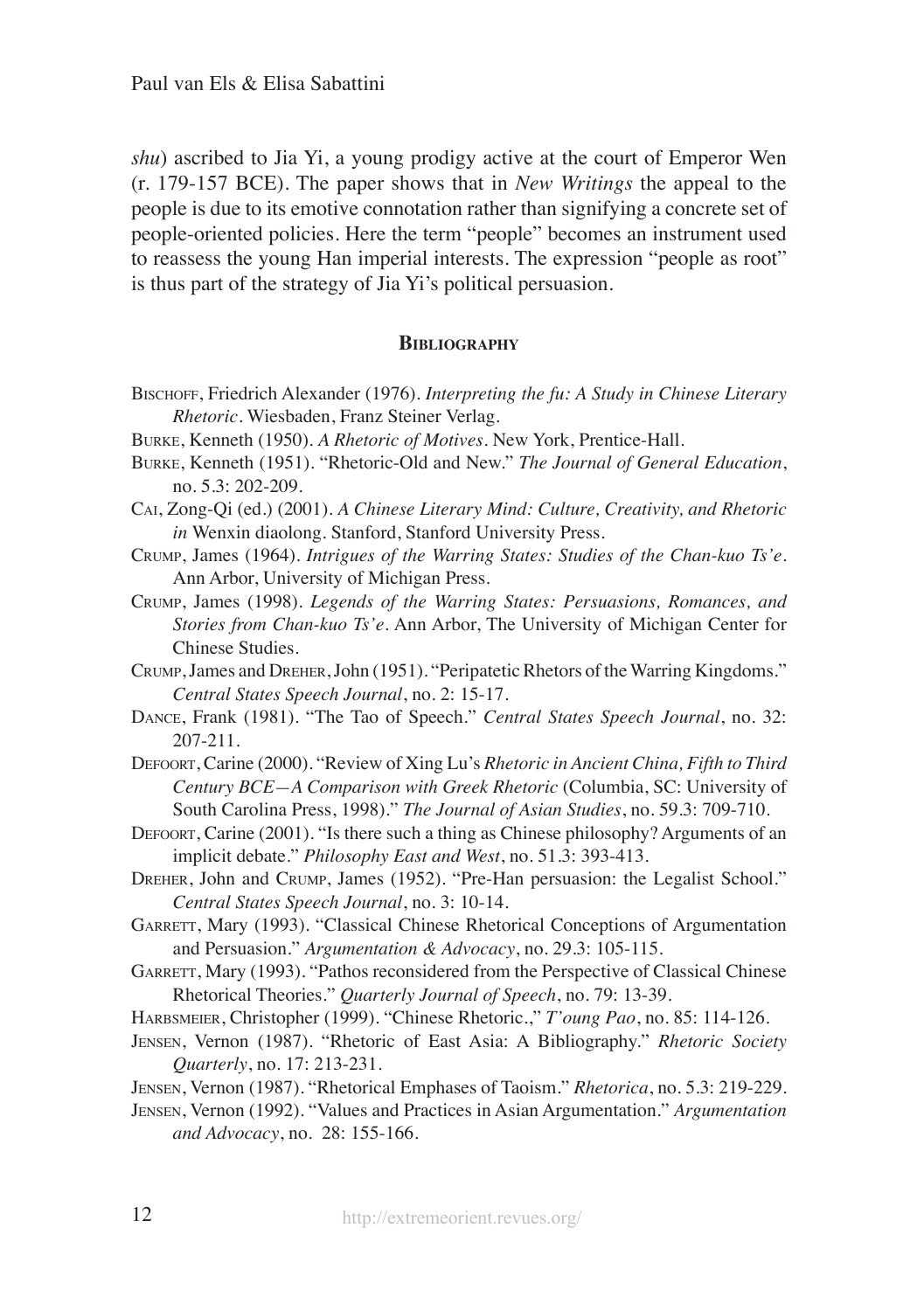- Kao, Karl (1986). "Rhetoric." In Nienhauser, William H. (ed.), *The Indiana Companion to Traditional Chinese Literature, Volume 1*. Bloomington, Indiana University Press: 121-137.
- Kao, Karl (1993). "Recent Studies of Chinese Rhetoric." *Chinese Literature: Essays, Articles, Reviews*, no. 15: 143-154.
- Kennedy, George (1957). "The Ancient Dispute over Rhetoric in Homer." *The American Journal of Philosphy*, no. 78.1: 23-35.
- Kennedy, George (1963). *The Art of Persuasion in Greece*. Princeton, Princeton University Press.
- Kennedy, George (1984). *New Testament Interpretation through Rhetorical Criticism*. Chapel Hill, N.C., The University of North Carolina Press.
- Kennedy, George (1994). *A New History of Classical Rhetoric*. Princeton, Princeton University Press.
- Kennedy, George (1999). *Classical Rhetoric and its Christian and Secular Tradition from Ancient to Modern Times*. Chapel Hill, N.C., The University of North Carolina Press.
- Kirkpatrick, Andy (1995). "Chinese Rhetoric—Methods of Argument." *Multilingua*, no. 14.3: 271-295.
- Kirkpatrick, Andy (2005). "China's First Systematic Account of Rhetoric: An Introduction to Chen Kui's *Wen ze*." *Rhetorica*, no. 23: 103-152.
- Kirkpatrick, Andy and Xu, Zhichang (2012). *Chinese Rhetoric and Writing: An Introduction for Language Teachers*. Fort Collins, The WAC Clearinghouse.
- Liu, Yameng (1996). "To Capture the Essence of Chinese Rhetoric: An Anatomy of a Paradigm in Comparative Rhetoric." *Rhetoric Review*, no. 14.2: 318-335.
- Lu, Xing (1998). *Rhetoric in Ancient China, Fifth to Third Century BCE*. Columbia, University of South Carolina Press.
- Lu, Xing (2002). "Comparative Studies of Chinese and Western Rhetorics: Reflections and Challenges." In Wenshen Jia, Xing Lu, and D. Ray Heisey (eds), *Chinese Communication Theory and Research*. Westport, Ablex: 105-120.
- Lu, Xing and Frank, David (1993). "On the Study of Ancient Chinese Rhetoric/*Bian*  辯." *Western Journal of Communication*, no. 57: 445-463.
- Mao, LuMing (2007). "Studying the Chinese Rhetorical Tradition in the Present: Representing the Native's Point of View." *College English*, no. 69.3: 216-237.
- Mao, LuMing (2010). "Searching for the Way: Between the Whats and Wheres of Chinese Rhetoric." *College English*, no. 72.4: 329-349.
- Oliver, Robert (1961). "The Rhetorical Implications of Taoism." *Quarterly Journal of Speech*, no. 47: 27-35.
- Oliver, Robert (1969). "The Rhetorical Tradition in China: Confucius and Mencius." *Communication Quarterly*, no. 17: 3-8.
- Oliver, Robert (1971). *Communication and Culture in Ancient India and China*. Syracuse, Syracuse University Press.
- Perelman, Chaïm (1977). *L'Empire rhétorique. Rhétorique et argumentation*. Paris, Librairie hilosophique J. Vrin.